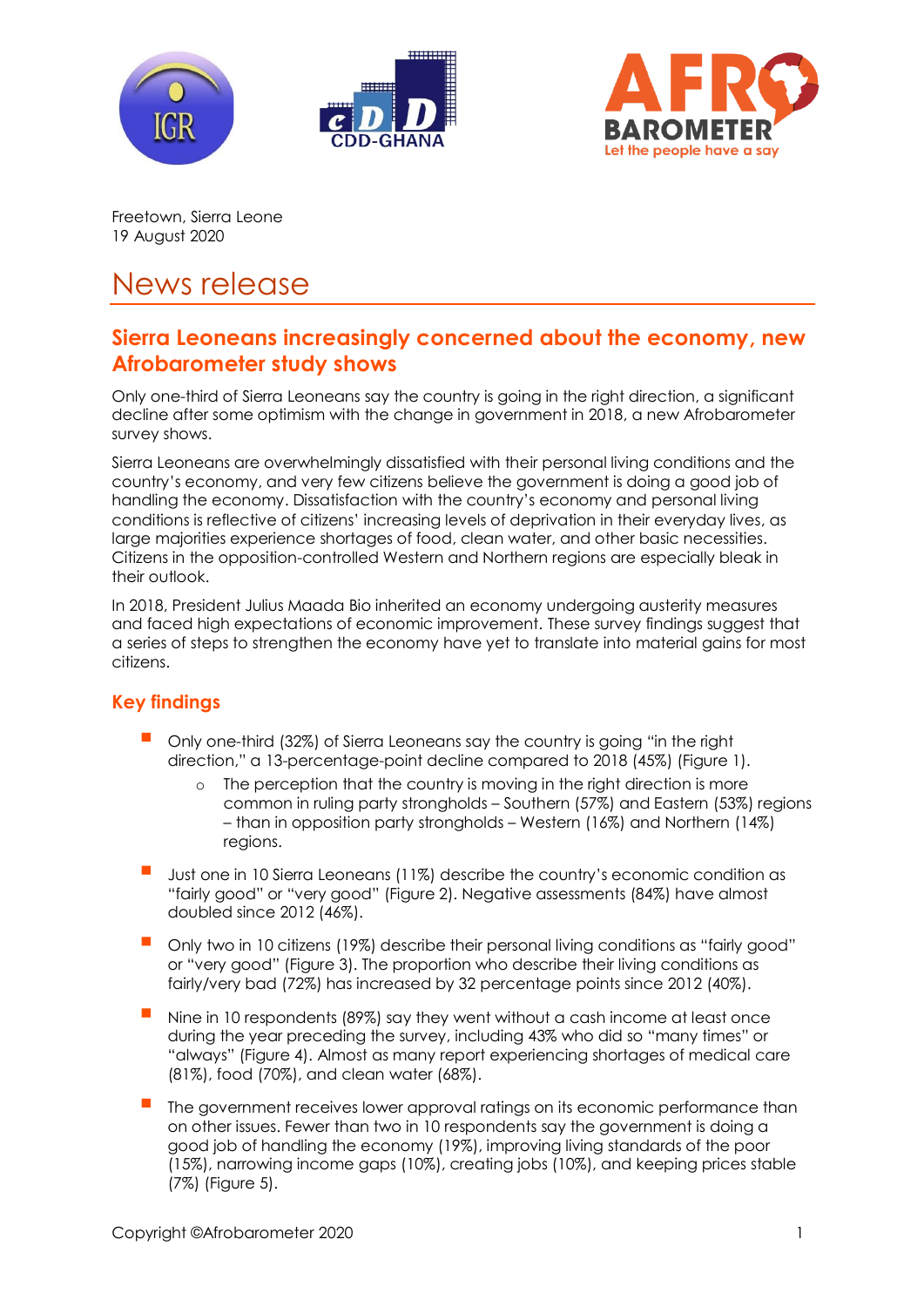

## **Afrobarometer surveys**

Afrobarometer is a pan-African, nonpartisan survey research network that provides reliable data on African experiences and evaluations of democracy, governance, and quality of life. Seven rounds of surveys were completed in up to 38 countries between 1999 and 2018. Round 8 surveys in 2019/2020 are planned in at least 35 countries. Afrobarometer conducts face-to-face interviews in the language of the respondent's choice with nationally representative samples.

The Afrobarometer team in Sierra Leone, led by the Institute for Governance Reform, interviewed 1,200 adult Sierra Leoneans in March 2020. A sample of this size yields countrylevel results with a margin of error of +/-3 percentage points at a 95% confidence level. Previous surveys were conducted in Sierra Leone in 2012, 2015, and 2018.

### **Charts**



**Figure 1: Direction of the country** | Sierra Leone | 2012-2020

*Respondents were asked: Would you say that the country is going in the wrong direction or going in the right direction?*



**Figure 2: The country's economic condition** | Sierra Leone | 2012-2020

*Respondents were asked: In general, how would you describe the present economic condition of this country?*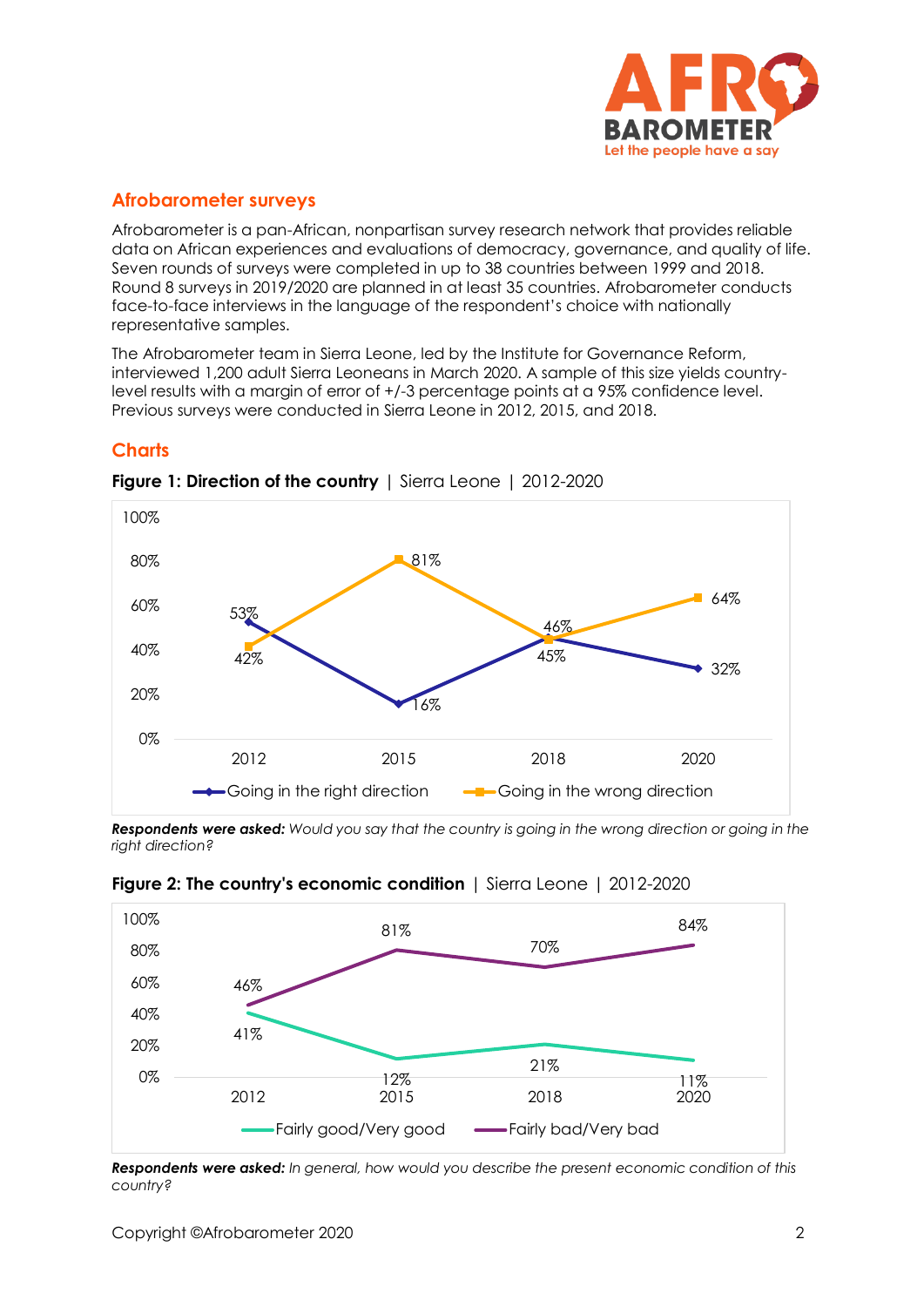



**Figure 3: Personal living conditions** | Sierra Leone | 2012-2020

*Respondents were asked: In general, how would you describe your own present living conditions?* 



**Figure 4: Went without basic necessities in the past year** | Sierra Leone | 2020

*Respondents were asked: Over the past year, how often, if ever, have you or anyone in your family gone without: Enough food to eat? Enough clean water for home use? Medicines or medical treatment? Enough fuel to cook your food? A cash income?*